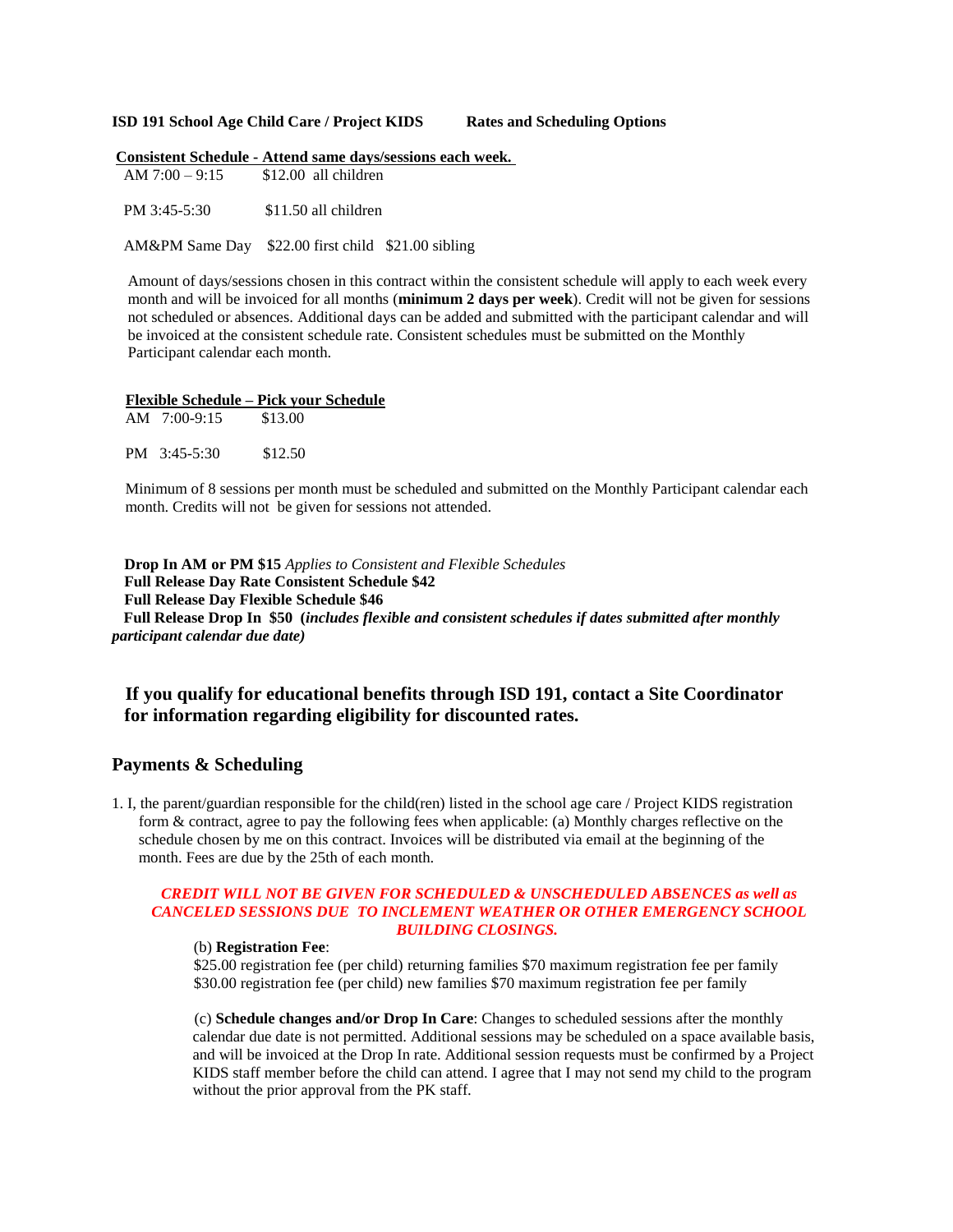(d) **Contract Changes**: Any contractual changes must be done in writing and discussed with the site coordinator before attendance is changed. A \$20 fee is charged for each schedule contract change.

(e) **Late Pick up Fee**: A late fee of \$10.00 per 15-minute increment will be assessed for each child picked up after 5:30 PM and applies to each circumstance. Consistent lateness is cause for termination of enrollment.

(f) **Late Payment Fee**: A late payment fee of \$25 per month will be applied if the child care account does not remain current. All accounts must have a zero balance in order to receive services the following month. In addition, the maximum penalty allowed by law will be added to your invoice for returned checks and/or declined credit cards.

(g) **Late Calendar Fee:** A \$5 fee will be applied to monthly accounts if the child's Monthly Participant Calendar is submitted after the monthly due date (on or near the 25<sup>th</sup> of each month, due dates may vary monthly. Refer to monthly participant calendar for each month's due date).

(h) **Withdrawal from Project KIDS**: A two week written notice is required for all withdrawals. Failure of withdrawal in writing will result in a final invoice after the last date of attendance in the amount equal to two weeks of the contracted schedule.

2. **Form of Payment**: Payments will be accepted by Visa/MasterCard debit or credit cards or money orders and cashier's checks. **All accounts must have a valid credit card on file.** An automatic payment will be applied to the credit card in the event monthly tuition is left unpaid by the 25th of the month. No personal checks will be accepted for monthly tuition.

3. **Collections**: I understand that my enrollment will be suspended or terminated and my account may be turned over to Transworld for collection if ISD 191 is unsuccessful in collecting my monthly tuition.

## **Medications & Medical Emergencies**

1. **Emergency Contact Information**: I have listed two (2) people (other than parents) who are authorized to pick up my child and/or take responsibility for my child in case of illness/emergency. I understand that I must contact the staff to give permission for anyone other than a parent to pick up my child.

2. **Allergy & Health Concerns:** Before admitting a child for care, Project KIDS must obtain information about any known allergy or health condition from the child's parent or legal guardian. This information must be documented and included with the required Project KIDS enrollment forms before acceptance into the program. This form will be kept readily available to all staff involved in the care of the child. It is the parent or legal guardian's responsibility to communicate changes of any kind to the Project KIDS staff.

## 3

## **\*\*Please Keep for your reference\*\***

3. **Medication:** Project KIDS must obtain written permission from the child's parent or legal guardian before administering prescription medicine, non-prescription (over the counter) medications, sunscreen lotion, and insect repellent. Prescription medication will be administered under limited circumstances, when prescribed or authorized by a physician. All medications must be given to Project KIDS staff in the prescription bottle and be accompanied by a written note from the parent authorizing staff to give the medication.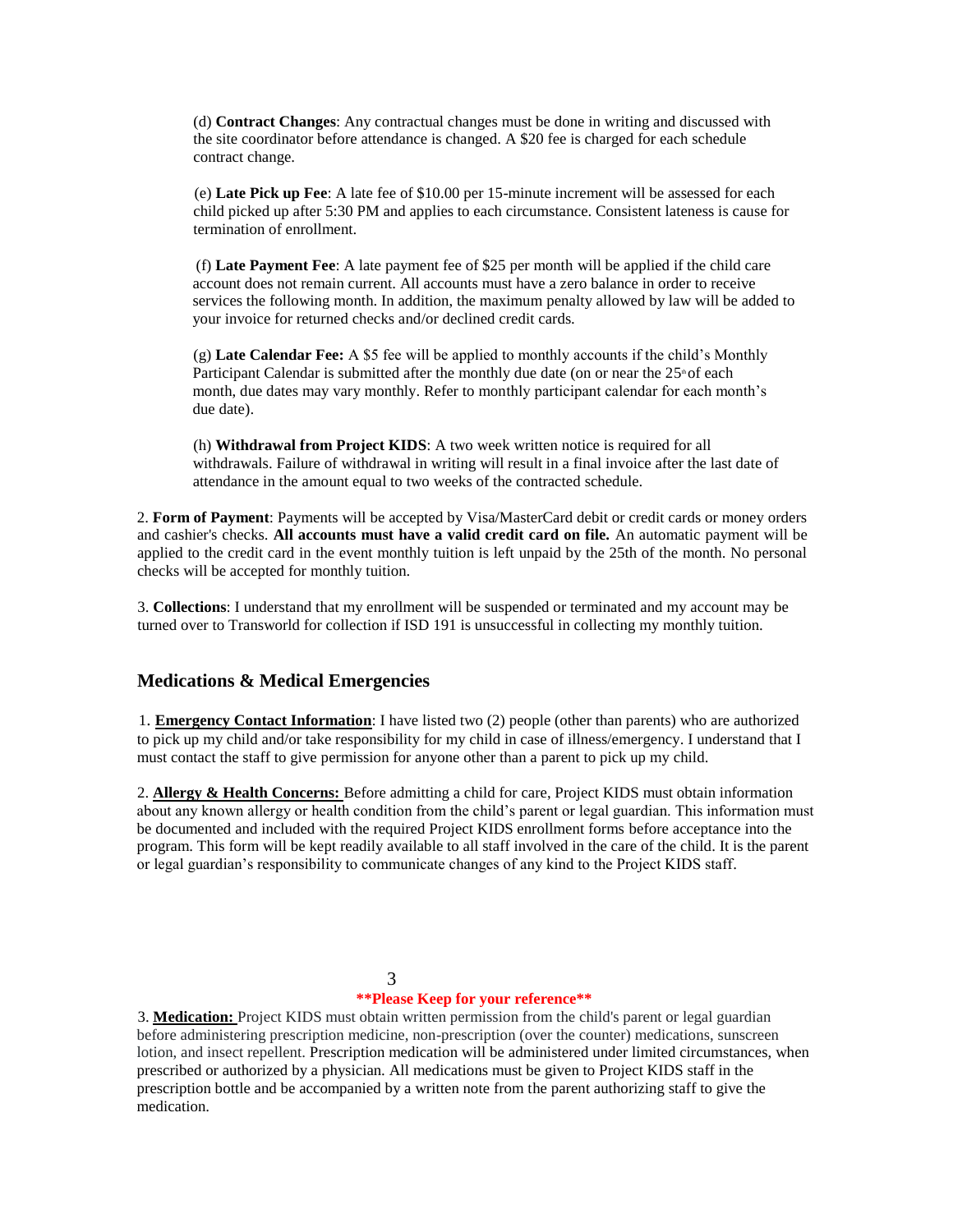4. **Medical Emergencies**: I give my permission to Project KIDS staff to make whatever emergency measures are judged necessary for the care and protection of my child while under the supervision of the program staff. In case of a medical emergency, my child may be transported to the nearest hospital by ambulance if the local emergency resource deems it necessary. I will be responsible for the cost of the transportation and all other medical expenses incurred. It is understood that in some medical situations, the staff will need to contact the local emergency resource (police or rescue squad) deems it necessary. It is understood that in some medical situations, the staff will need to contact the local emergency resources before the parent and/or another adult acting on the parents' behalf.

## *I release ISD 191 from any liability in the event medical care is needed. I understand that District Health Services is not available during Project KIDS Program hours or on field trips.*

# **Behavior Guidelines:**

I am in compliance with the following rules and consequences of Project KIDS: Project KIDS will abide by the Policies of Student Discipline established by District #191; MSBA Policy #506

"Project KIDS participants will use respectful behavior at all times that will help peers, self, and staff feel safe, respected and valued. Some examples of respectful behavior include, but are not limited to: recognizing and being sensitive to others' feelings, demonstrating courtesy toward others, acknowledging the effort of others, honoring the materials, equipment, and property of Project KIDS and all others, listening to others' thoughts and ideas, and respecting and honoring others' personal space."

**1. Consequences for Harmful/ Inappropriate Behavior:** Community Education reserves the right to terminate child care services when a child exhibits repeated, unacceptable behavior. Community Education staff will model and implement conflict resolution strategies and redirection techniques. Examples of harmful/inappropriate behavior can be found in the Project KIDS Parent Handbook on pages 13-16. Continued inappropriate behavior will result in the following consequences:

- **1st Report** = Warning & Parent notification.
- **2nd Report** = parent notification and notice to pick child up within the hour.
- **3rd Report** = Parent notification, pick child up within the hour and 1-day suspension.
- **4th Report** = Parent notification, pick child up within the hour and 3-day suspension.
- **5th Report** = Dismissal from Program

*Depending on severity of behavior incident, staff may bypass any of the consequences and immediately dismiss a child from the program.*

**2. Dismissal from Program:** Community Education 191 may require a parent to remove their child from the program if:

- The parent refuses to follow the Community Education 191 policies described in the
- handbook and contract for services which is signed by parents when registering.
- The child is unable to adapt to the Community Education 191 Discipline Policy.
- Failure to make payments for childcare services.
- Five or more behavior reports.

**Parent Code of Conduct:** Parents/Guardians will conduct themselves in a manner that represent the four core values: caring, honesty, respect and responsibility. Parents/Guardians are not allowed to take pictures/video of other participants in Project KIDS.

*Failure to abide by these guidelines may result in suspension or possible termination of participation.*